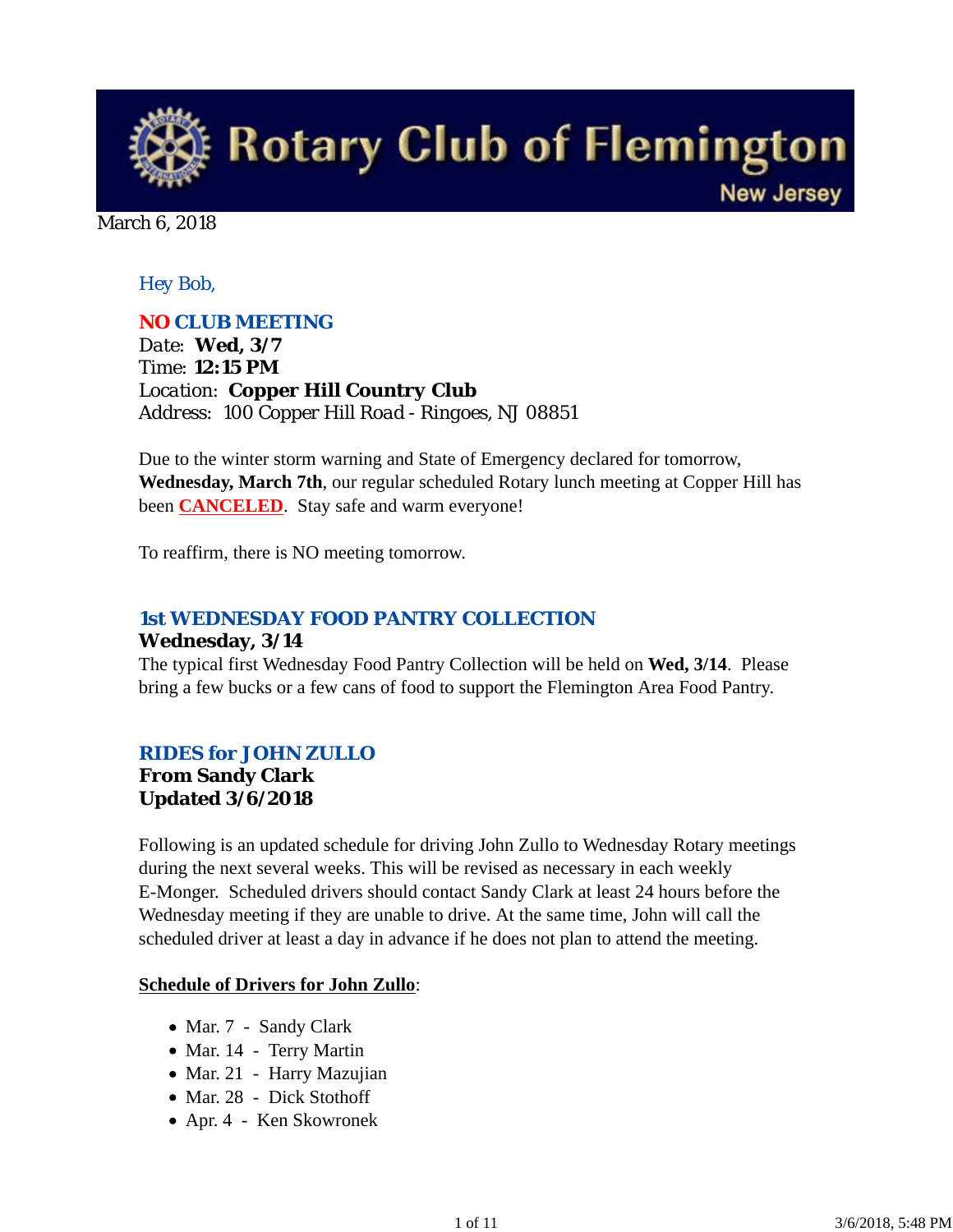

## *11th Annual HUNTERDON COUNTY ROTARY SOUP COOK-OFF* **Held on Mon, February 26, 2018 5:00 to 7:00pm** H.C.R.H.S. Commons 29 Junction Road - Flemington, NJ

The following is the post event follow-up report, including the winners, as presented by Mick Schaible, Chair of the Soup Cook-Off:

Dear Participants and Volunteers:

------------------------------

Thank you all for your soups, donations, time and efforts for the 11th Annual Hunterdon County Rotary Soup Cook-Off.

There were more than 600 people in attendance last night and the event raised more than \$10,000, every dollar of which will be donated directly to the six food pantries in Hunterdon County.

#### Top Three Winners of the **People's Choice**:

1st Place: **Mountain View Chalet**: Cream of Potato with Leeks and Bacon 2nd Place: **Hunterdon County Polytech**: Velvety Seven Onion with French Onion Toast 3rd Place: **Love the Soup**: Thai Curried Coconut Carrot

#### Top Three Winners of the **Judge's Choice:**

1st Place: **Hunterdon County Polytech**: Velvety Seven Onion with French Onion Toast 2nd Place: **Love the Soup**: Thai Curried Coconut Carrot 3rd Place: **Atrium Cafe**: Smoked Cauliflower with Persian Saffron

#### Top Three Winner of **Best Table Presentation**:

1st Place: **Love the Soup**: Thai Curried Coconut Carrot 2nd Place: **Hunterdon Medical Center**: Wild Mushrooms and Sausage 3rd Place: **Basil Bandwagon**: Organic Beef Mushroom Barley

Every year, in organizing the event, we strive to live up to Rotary's Four-Way Test:

1. Is it the truth?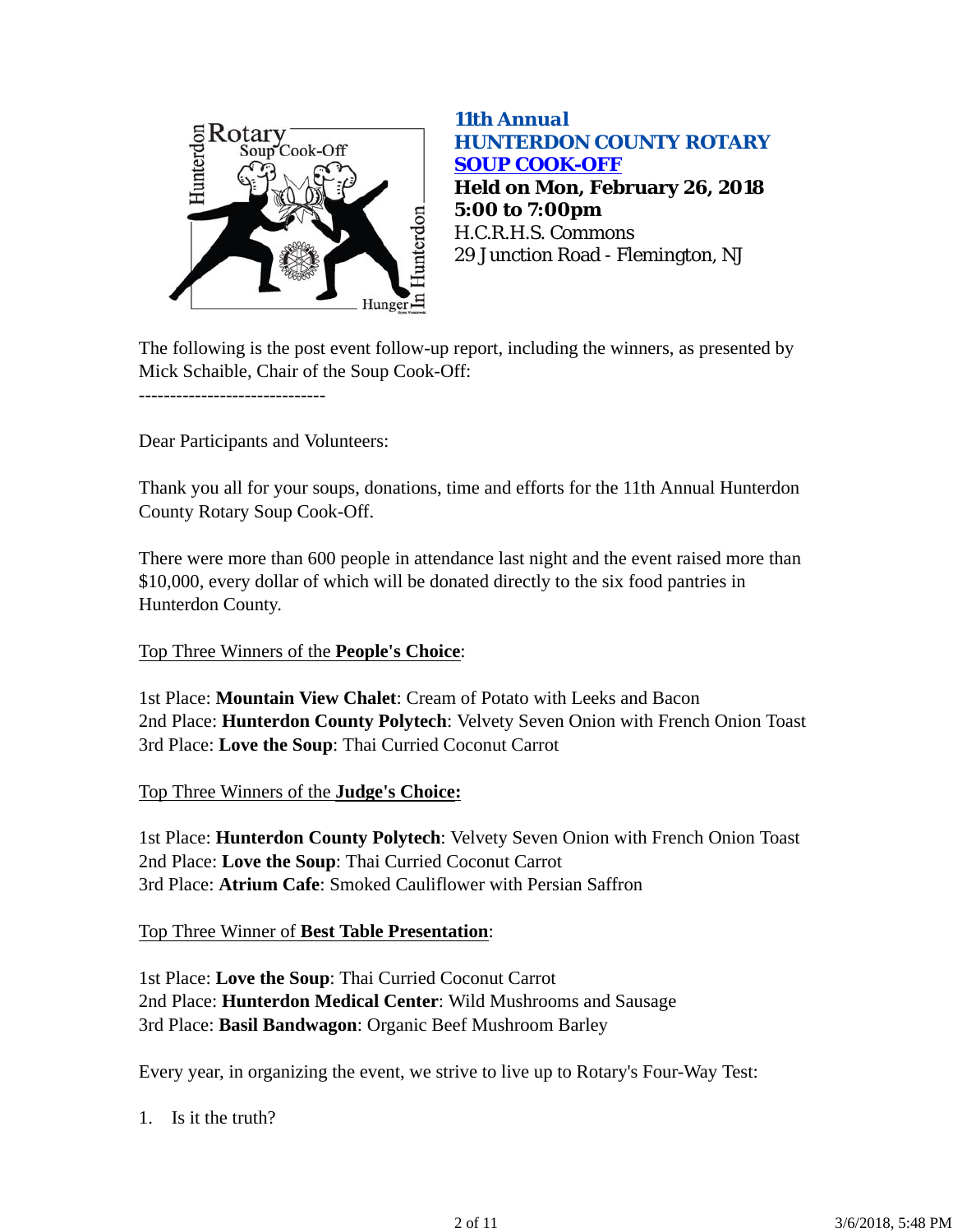- 2. Is it fair to all concerned?
- 3. Will it build goodwill and better friendships?
- 4. Will it be beneficial to all concerned?

With those tests in mind, the judging of the event is accomplished in two primary ways. Firstly, the hundreds of people who attend vote individually (many of whom are partial to their local restaurant), and they award the People's Choice Trophy. And secondly, an impartial panel of objective judges, the five Rotary Club Presidents, do their best to use no favoritism, and they award the Judge's Choice Trophy. If the event continues on, we are open-minded to how the judging is accomplished, and we are open to suggestions and change.

Every year, at the end of the event, it is difficult to announce only the top three winners of just the two primary trophies, when there are really many, many more winners than that. Every participating restaurant who makes this event possible out of their generosity and giving, and who have their wonderful businesses held up for all to see, are all winners. The many Rotarian and student volunteers who are able to accomplish their goals of giving to those in need, are all winners. The 600 community residents who come out on a Winter night to give their can of food and \$15.00, and who sample the best soups in the County, all are winners. But more-so than all of us winners, the real winners of this event, number in the thousands, and they are our neighbors who are in need, and who need all of us, and who we served last night, through our efforts and generosity, by our giving to the six food pantries of Hunterdon County. Thanks to all of you, there were thousands of winners last night!

Thank you all sincerely, for your Service Above Self.

Mick Schaible, Chairman Hunterdon County Rotary Soup Cook-Off Rotary Club of Flemington



## *PHOTO ALBUM from the 11th Annual Hunterdon County Rotary Soup Cook-Off* **Held Monday, 2/26/2018**

**Click Here** to view the Photo Album from the recent Hunterdon County Rotary Soup Cook-Off event. A very special thanks to the Rev. Dr. Herb Bohler for taking the photos and generating the album for everyone to enjoy.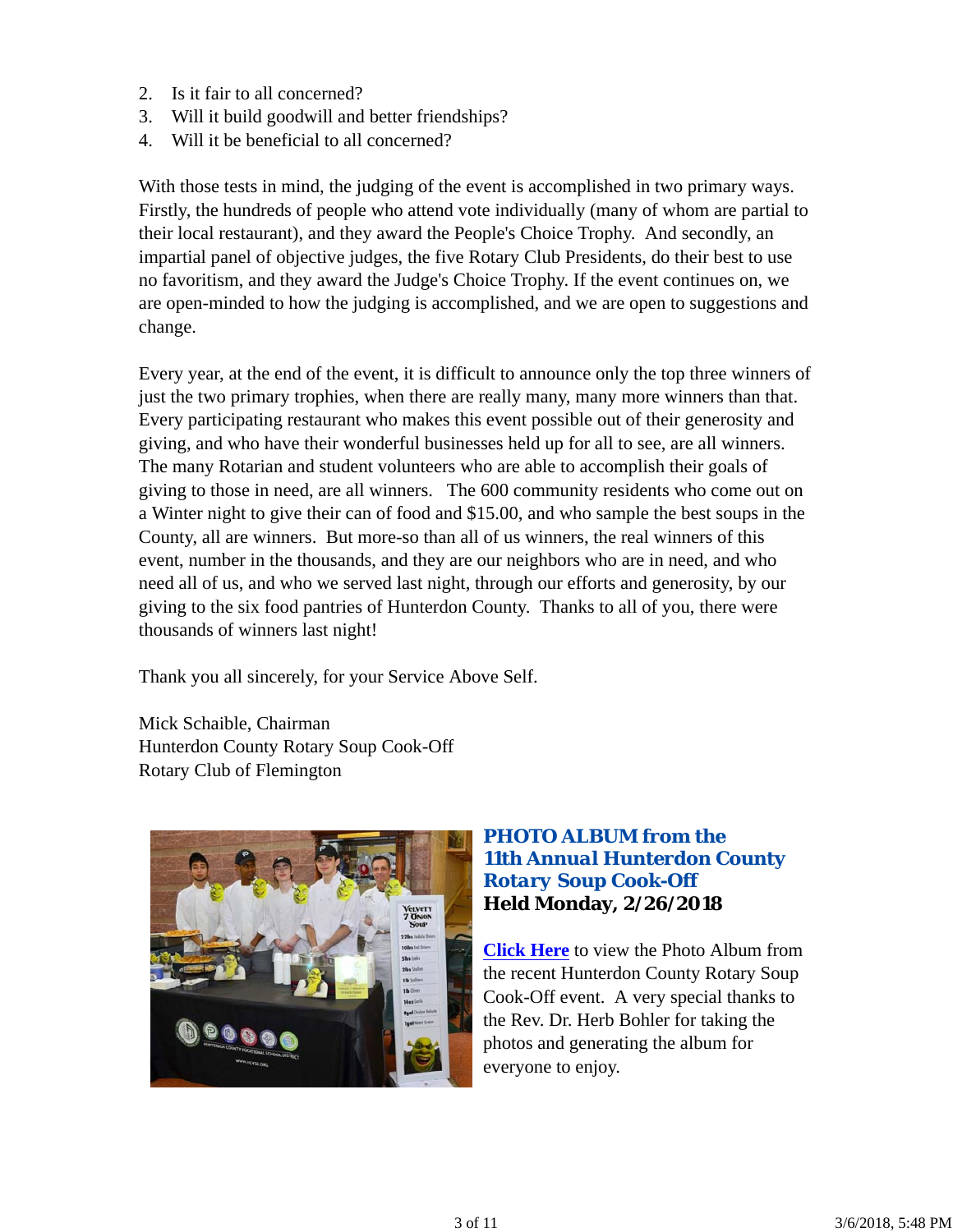| 1) Love the Soup!                                            | Thai Curried Coconut Carrot Soup                           |  |  |
|--------------------------------------------------------------|------------------------------------------------------------|--|--|
| 2) My Restaurant                                             | Mushroom and Onion Soup                                    |  |  |
| 3) Basil Bandwagon                                           | Organic Beef Mushroom Barley                               |  |  |
| 4) Atrium Café                                               | Smoked Cauliflower with Persian Saffron                    |  |  |
| 5) Hunterdon Medical Center                                  | Wild Mushroom and Sausage                                  |  |  |
| 6) Ye Old Sub Base                                           | <b>Beer Cheese Soup</b>                                    |  |  |
| 7) Brunello Trattoria                                        | Potato Leek Soup                                           |  |  |
| 8) Zoup!                                                     | <b>Chicken Pot Pie</b>                                     |  |  |
| 9) Café Galleria                                             | Chicken Enchilada Soup                                     |  |  |
| 10) Teen Challenge New Jersey                                | <b>Roman Bisque</b>                                        |  |  |
| 11) Mountain View Chalet                                     | Cream of Potato with Leeks and Bacon                       |  |  |
| 12) 55 Main                                                  | Thanksgiving Day                                           |  |  |
| 13) Cocoa Loew on behalf of Flemington<br><b>Food Pantry</b> | Fire Roasted Tomato, Chickpea and Kale                     |  |  |
| 14) Hunterdon County Polytech                                | Velvety Seven Onion Soup with French<br><b>Onion Toast</b> |  |  |
| 15) Easy Eats                                                | Chicken and Andouille Sausage Gumbo                        |  |  |
| 16) The Ship Inn                                             | German Beer Cheese Soup                                    |  |  |
| 17) Zoup! (2nd Entry)                                        | <b>Sesame Noodle Bowl</b>                                  |  |  |
| 18) Fays Fabulous Foods                                      | <b>Cream of Butternut Squash</b>                           |  |  |

## **2018 Participating Restaurants**



## *Rotary Districts 7510 & 7640 District Conference - "The Finale"* **Historic Valley Forge Casino Resort** Valley Forge, PA **May 18 - 20, 2018**

Save the date! Our Annual District Conference will be May 18-20, 2018. Enjoy a luxurious weekend at

the Valley Forge Casino Resort near King of Prussia Mall and Valley Forge National Park. This newly renovated hotel features a casino, entertainment, and fine dining.

This will be a joint conference between Districts 7510 and 7640 **and the last conference prior to our district consolidation**.

A finale is defined as the last part of a piece of music, a performance, or a public event, especially when it is particularly dramatic or exciting. the 2018 District Conference will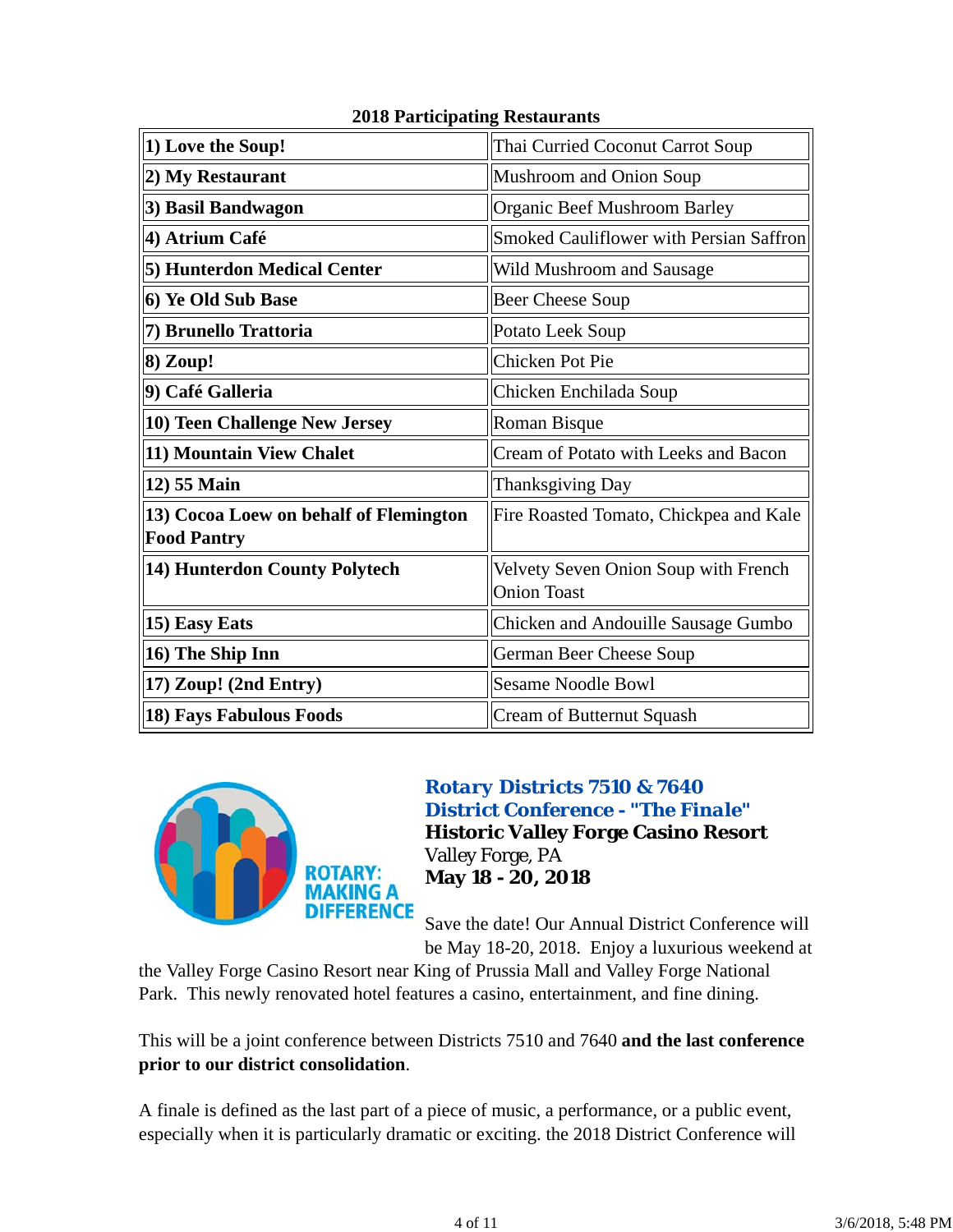be the "finale" conference of District 7510, and we intend to make it extremely dramatic and exciting.

So "Join the Rotary Revolution," Donna-Su and me at the Valley Forge Casino Resort for a spirited weekend at a luxury hotel and casino located near King of Prussia Mall and Valley Forge National Park. Check out our website, **jointherotaryrevolution.com**, for more details and updates. You can even register for the conference there!

We intend to surprise, the likes of which has not been seen since the Battle of Trenton.

Enlist now! Be part of the Grand Finale! We hope to see you there! District Governor Bob and Donna-Su Zeglarski

## *ONLINE MESSAGE & VIDEO from BILL GATES Regarding Polio*

Kim wanted to pass along the following regarding Polio. Here is a link to a very important message on Rotary friend Bill Gates' blog with a short video called "**Heroes in the Field**."

**https://www.gatesnotes.com/Health/On-the-doorstep-of-victory**

Please watch this video and share it widely. We should be proud of our polio heroes.



## *Find us on Facebook*

Click the image to the left to connect with the Rotary Club of Flemington, NJ on Facebook.



### *The Flemington Rotary MEMBER DIRECTORY Is Updated on the Website*

A PDF copy of the Club Directory kept on the club website, located on the password protected "**Members Only**" page. To access this, simply goto

**www.FlemingtonRotaryNJ.org** and click on "Members

Only" in the upper left. The page is password protected. If you do not have the password, simply email us and request it.

If you see any updates that need to be made (a change of address, email, phone number, something is not listed correctly, etc.), please email Sandy Clark and request any changes to be made. **Click Here** to generate an email to Sandy.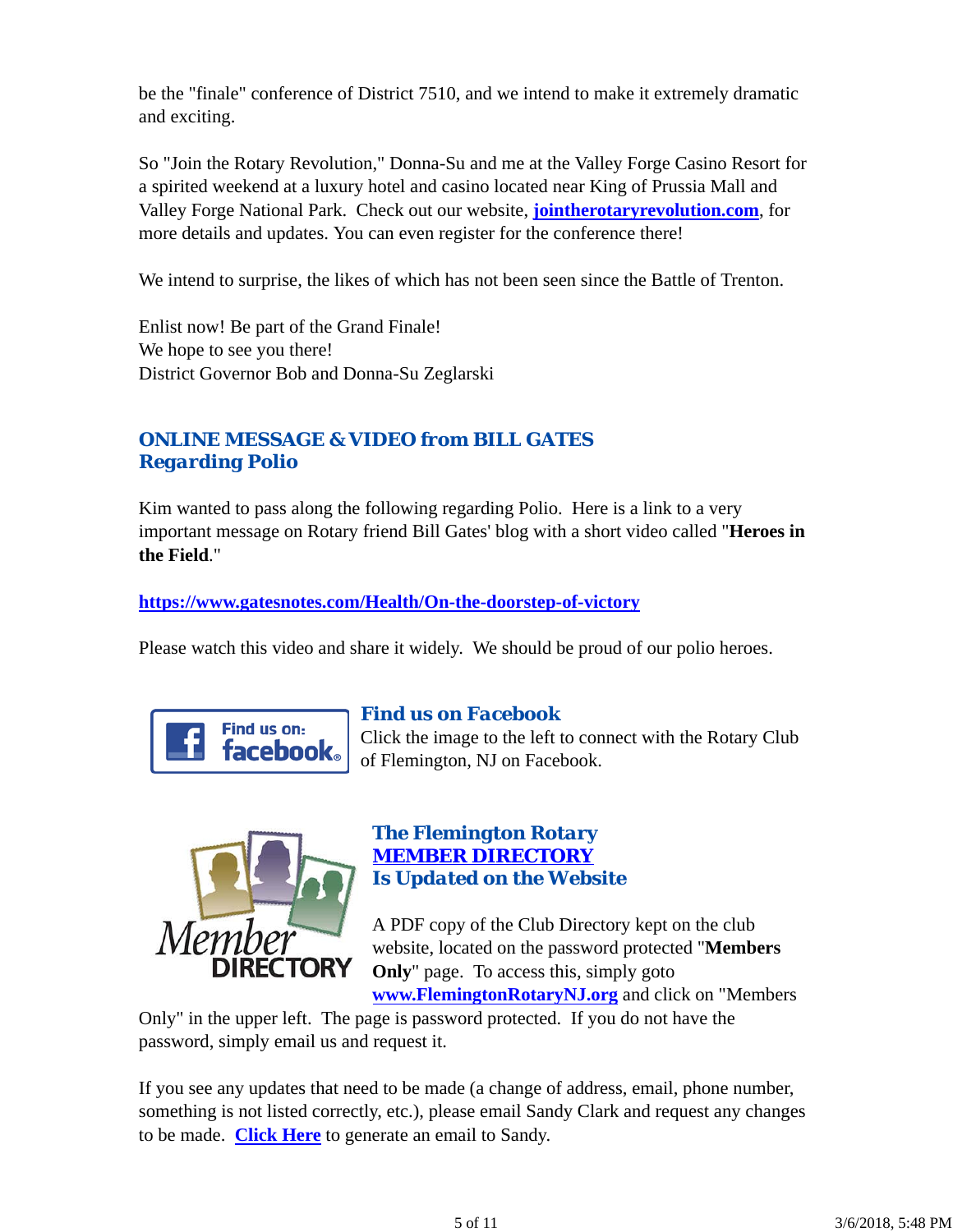## *SPEAKERS & PROGRAMS BEING SOUGHT*

Mick Schaible is looking for some ideas for upcoming meeting programs and speakers. If you have any leads, please pass them onto Mick, who will follow-up to schedule the speaker.

**Click here** to generate an email directly to Mick.



As you know, the Rotary Club of Flemington is a member of the H.C. Chamber of Commerce. This enables all Rotarians the ability to attend a Chamber function as a "member". If someone asks you what your business is, you would explain that you are a member representing the Rotary Club of Flemington. **Click Here** to visit the Chamber website for a listing of upcoming events.

## *ROTARY DISTRICT 7510 NEWS*

**Click Here** to read the current news from our Rotary District 7510.

## *UPCOMING DATES TO NOTE:*

## Wed, 3/07: **MEETING CANCELED due to the Pending Snow Storm**.

Wed,  $3/14$ : Ann del Campo: Grant Program.

Wed,  $3/21$ : Open.

Wed, 3/28: Karen Widico: Flemington Rotary Service Action Committee (S.A.C.).

Next RCOF Board Meeting: Wed, 3/21 at 5:30 PM (Usually the 3<sup>rd</sup> Wed). Next BeerFest Meeting: Wed, 3/21 at 6:30 PM (Usually the 3<sup>rd</sup> Wed). Next Membership Meeting: Wed, 3/14 at 1:30 PM (Usually the 2<sup>nd</sup> Wed).

**Upcoming RCOF Club Events, Fundraisers, Fellowship Events, Etc**.: TBA (Sat): Pedals for Progress Collection 9/29 (Sat): Flemington Rotary BeerFest

**Rotary District 7510 Events & Functions:** To Be Announced.

## *COMMITTEE LIST:*

**Click Here** to download the listing of all current Club Committee's and its members.

## *"MEMBERS ONLY" WEBSITE:*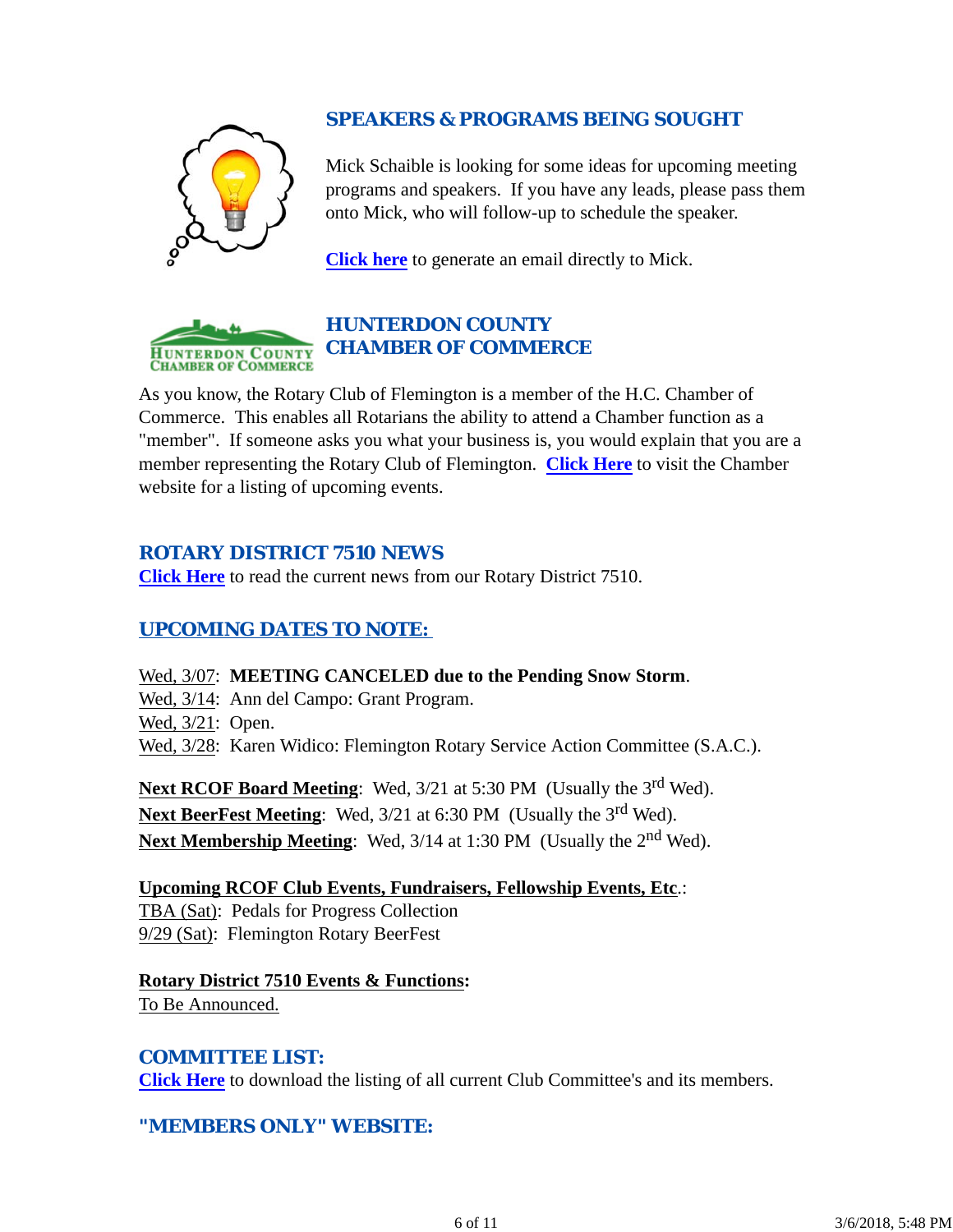## **Click Here for the Members Only section of the website to find:**

- 1) The "Membership Proposal Form" to propose a new member.
- 2) New Member Information.
- 3) An Online Copy of the Club Membership Directory.
- 4) A Link to All Photos Albums of the Club.

#### *ROTARY WEBSITE LINKS:*

Rotary International: **www.Rotary.org** Rotary District 7510: **www.RotaryNJ.org**

#### *NEARBY ROTARY CLUB MEETINGS:*

As A Rotarian, you are Welcome to attend a Rotary Club meeting anywhere in the world. Click here for the Rotary Club Locator App. Or see below for some local meetings:

#### Mondays

**Lambertville/New Hope** (6:30 pm) - Lambertville Station Restaurant; 11 Bridge Street, Lambertville NJ 08530

**Piscataway** (12:15 pm) - Radisson Hotel; 21 Kingsbridge Road, Piscataway, NJ 08854

#### Tuesdays

**Whitehouse** (12:15 pm) - Max's 22; 456 Route 22 West, Whitehouse Station, NJ 08889 **Princeton** (12:15 pm) - The Nassau Club; 6 Mercer Street, Princeton, NJ 08540 **Bridgewater-Bound Brook** (12:15 pm) - Arbor Glenn; 100 Monroe St, Bridgewater 08807

#### Wednesdays

**Branchburg Township** (7:30 am): Stoney Brook Grille; 1285 Route 28, North Branch, NJ 08876

**Flemington** (12:15pm): Copper Hill Country Club; 100 Copper Hill Road, Ringoes, NJ 08851

**Hillsborough Township** (6:15 pm): Pheasant's Landing; 311 Amwell Road (Rt. 514), Hillsborough, NJ 08844

#### Thursdays

**Clinton Sunrise** (7:30 am): Clinton Fire Department; New Street, Clinton, NJ 08809 **Somerville/Bridgewater** (12:15 pm): Bridgewater Manor; 1251 US Highway 202/206, Bridgewater, NJ 08807

**Trenton** (12:15 pm): Freddie's Tavern; 12 Railroad Avenue, West Trenton, NJ 08628

#### Fridays

**North Hunterdon** (12:15 pm): Beaver Brook County Club; 25 County Club Drive, Annandale, NJ 08801

**Princeton Corridor** (12:15pm): Hyatt Regency; 102 Carnegie Center, Rt. 1 North, Princeton, NJ 08540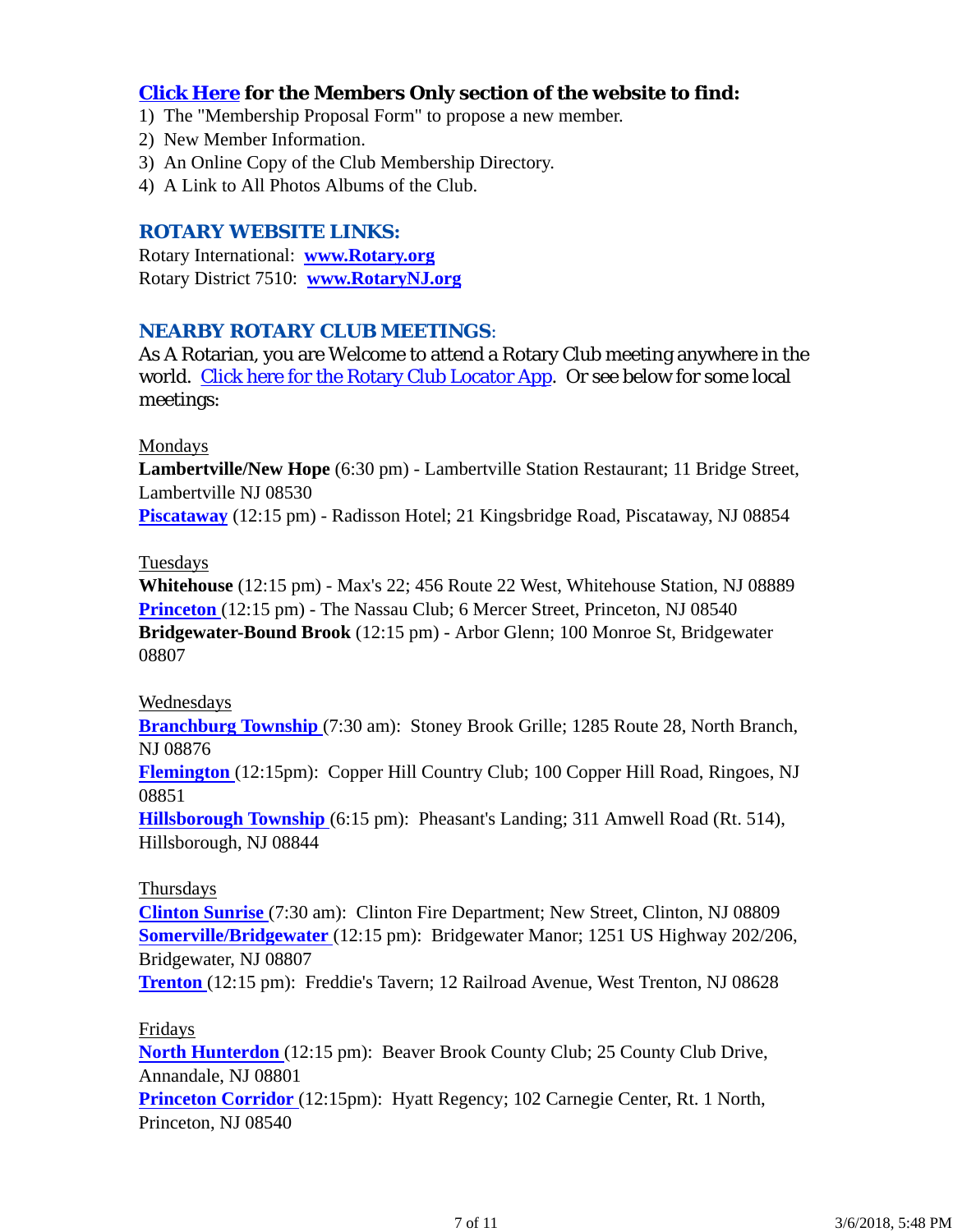eClub **Rotary eClub of Hunterdon Horizon**: View website for meetings or online makeups.

# RI President's Call for Action in **2017-2018**: **"Rotary: Making a Difference" Rotary Club of Flemington - Our 94th Year**

Club President **Kim Metz** President-Elect **\*\*Open\*\*** Secretary **Kyle Fogarty** Treasurer, General **Nik Kritharis** Treasurer, Lunch **Ken Skowronek** Board Member **D.J. Wright** (immediate Past-President) **Board Member Sandy Clark** Board Member **Joe Ziegler** Sergeant-at-Arms **Ann del Campo** R.I. President **Ian H.S. Riseley** (Sandringham, Victoria, Australia) District Governor (DG) **Bob Zeglarski** (Roselle-Rosselle Park) District Governor Elect (DGE) **John Shockley** (Hillsborough) District Governor Nomimee (DGN) **Ann Walko** (Watchung-Warren) Assistant District Governor (ADG) **Albert Varga** (Lambertville-New Hope)

Founded October 3, 1923 \* Charter #1529 \* District 7510

Club Meetings: **Wednesday, 12:15 pm, Copper Hill Country Club** 100 Copper Hill Road, Ringoes 08551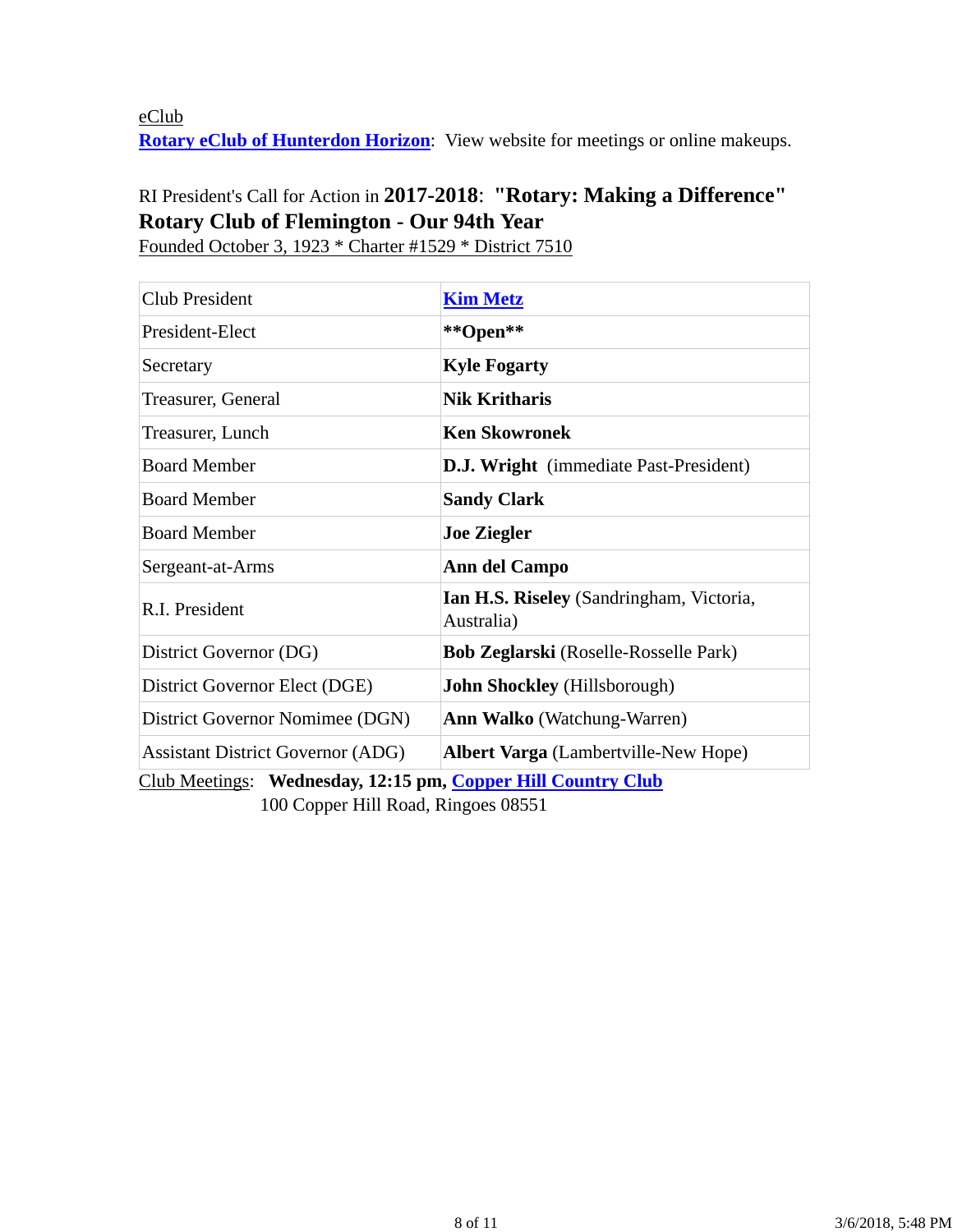

*MISSION STATEMENT*: The mission of Rotary International is to assist and guide Rotarians and Rotary clubs to accomplish the Object of Rotary to ensure Rotary's continuing relevance and to help build a better world, emphasizing service activities by individuals and groups that enhance the quality of life and human dignity, encouraging high ethical standards, and creating greater understanding among all people to advance the search for peace in the world.

**THE OBJECT OF ROTARY:** The object of Rotary is to encourage and foster the ideal of service as a basis of worthy enterprise and, in particular, to encourage and foster:

**1st**: The development of acquaintance as an opportunity for service;

**2nd**: High ethical standards in business and professions, the recognition of the worthiness of all useful occupations, and the dignifying of each Rotarian's occupation as an opportunity to serve society;

**3rd**: The application of the ideal of service in each Rotarian's personal, business and community life;

**4th**: The advancement of international understanding, goodwill, and peace through a world fellowship of business and professional persons united in the ideal of service.

**THE 4-WAY TEST:** "Of the things we think, say or do:

- **1st**: Is it the Truth?
- 2<sup>nd</sup>: Is it Fair to all concerned?
- **3rd**: Will it build goodwill and better friendships?
- **4th**: Will it be beneficial to all concerned?"

#### *ROTARY's AVENUE'S OF SERVICE*:

**1)** Through **Club Service**, we have fun, build lasting friendships, and make sure that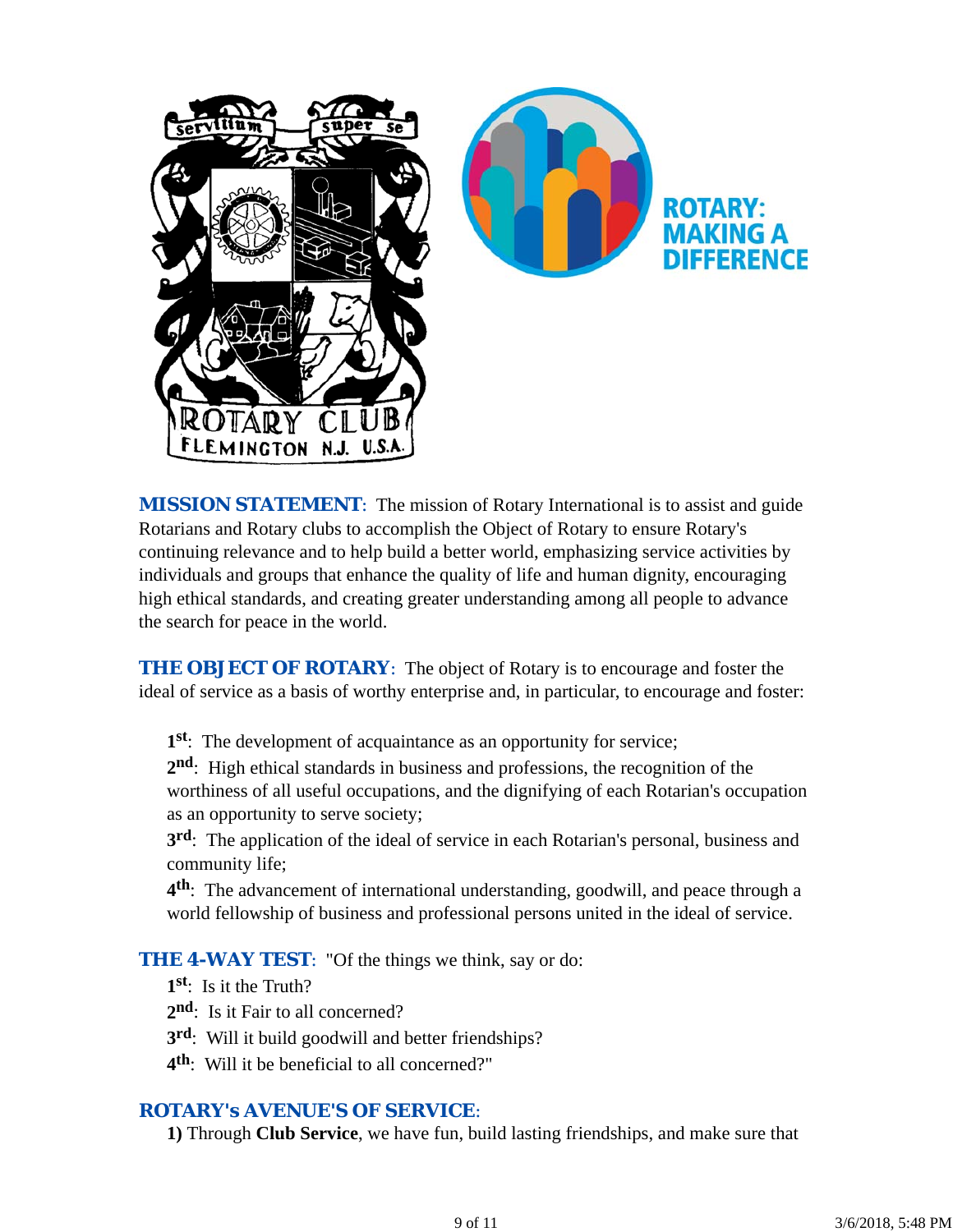our club runs well.

**2)** Through **Vocational Service**, we volunteer our professional skills to serve others and promote integrity in everything we do.

**3)** Through **Community Service**, we address local needs and work with our community to bring lasting improvements.

**4)** Through **International Service**, we meet humanitarian needs around the globe and promote world understanding and peace.

**5)** Through **Youth Service**, we work with young people to help them become the next generation of leaders, visionaries, and peacemakers.

## **2017-2018 CLUB MEMBER ROSTER Rotary Club of Flemington, NJ**

|  |  |  | <b>Current Number of Members: 37</b> |  |
|--|--|--|--------------------------------------|--|
|--|--|--|--------------------------------------|--|

| <b>Rotarian</b>                   | <b>Member Since</b> | <b>Classification</b>             |
|-----------------------------------|---------------------|-----------------------------------|
| Bohler, Herbert C. (Herb)         | 1977                | <b>Specialty Advertising</b>      |
| Chittenden, Robert L. (Bob)       | 2003                | M.E.F.P. Consulting Engineering   |
| Clark, Arthur L. (Sandy)          | 1987                | Printing                          |
| Davidson, James G. (Jim)          | 2002                | <b>Rubber Products</b>            |
| del Campo, Ann                    | 2016                | <b>Scientist &amp; Farmer</b>     |
| Ferrari, Frederick J. (Fred)      | 1964                | Orthodontia                       |
| Fisher, Charles H. (Charlie)      | 1961                | <b>Funeral Services</b>           |
| Fisher, Thomas H. (Tom)           | 2012                | Property & Casualty Insurance     |
| Fogarty, Kyle M.                  | 2017                | <b>Financial Advisor</b>          |
| Harrison, Jeffrey (Jeff)          | 1996                | Psychotherapy                     |
| <b>Hyatt, Frederic D. (Fred)</b>  | 2017                | <b>Retired - Aerospace</b>        |
| Kamnitsis, Christopher P. (Chris) | 2001                | <b>Financial Planning</b>         |
| Kritharis, Nikolaos (Nik)         | 2016                | Dentistry                         |
| Liebross, Ira                     | 1997                | <b>Family Medicine</b>            |
| Loew, Darren                      | 2002                | <b>Orthodontics</b>               |
| Martin, Teresa (Terry)            | 1993                | Solid Waste/Recycling             |
| Mazujian, Harry                   | 2004                | Clergy                            |
| McWilliams, Nancy                 | 1992                | Psychotherapy                     |
| Metz, Kim                         | 2007                | <b>Technical Education</b>        |
| <b>Moore, Jeffrey (Jeff)</b>      | 2018                | <b>Education - Secondary</b>      |
| Muller, George D.                 | 1964                | <b>Cut Glass Manufacturing</b>    |
| Newland, Robert D. (Bob)          | 1998                | Insurance                         |
| Ownes, Terry M.                   | 1987                | <b>Floor Covering</b>             |
| Phelan, Christopher J. (Chris)    | 2009                | <b>Chamber Of Commerce</b>        |
| Randolph, R. Wayne                | 1982                | <b>Veterinary Medicine</b>        |
| Ruberto, Johanna S.               | 2016                | <b>High School Administration</b> |
| Schaible, R. Michael (Mick)       | 1998                | <b>Appraisal Services</b>         |